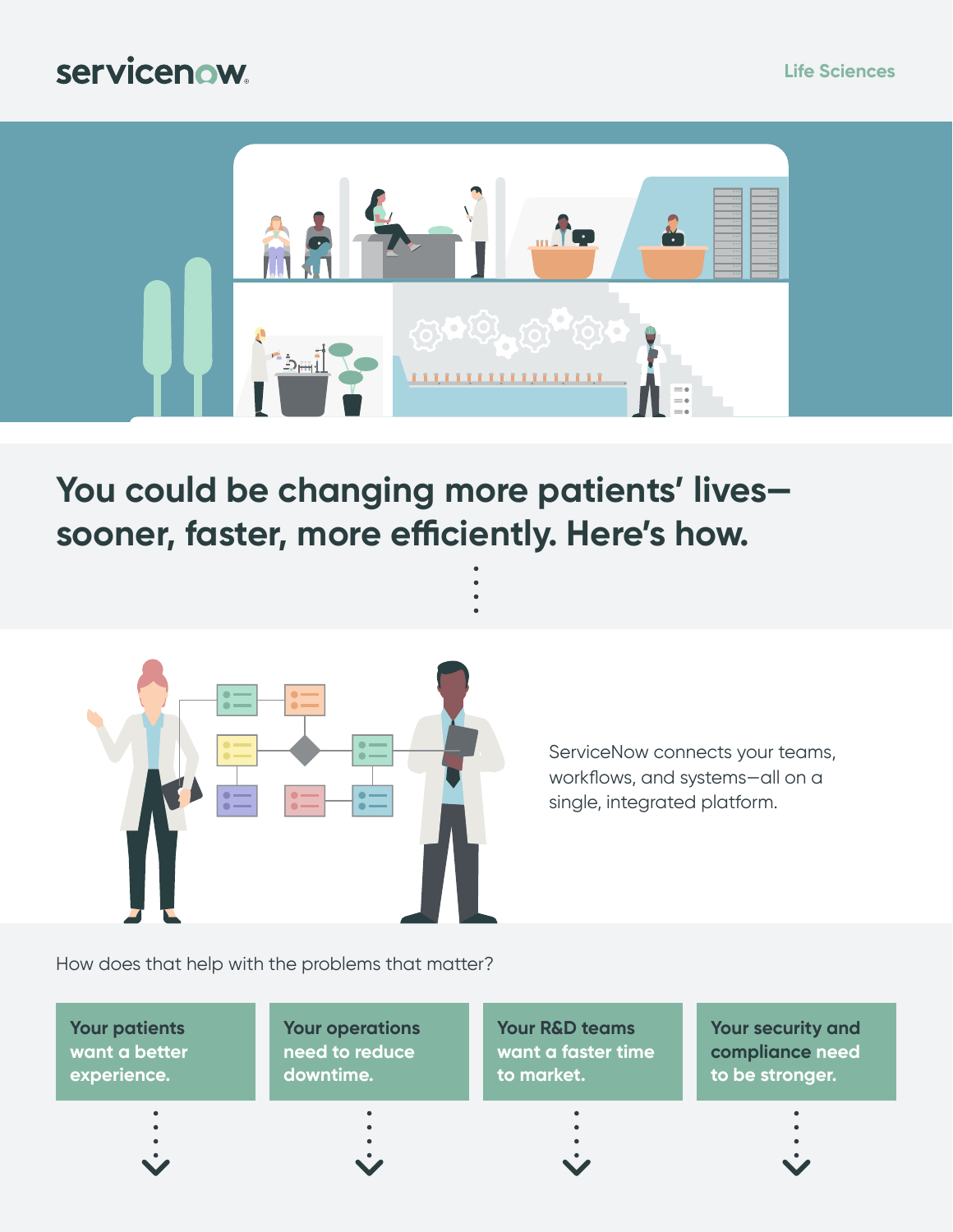**[Your production](#page-2-0)  operations [Your R&D teams](#page-3-0) [Your security](#page-4-0)**

# <span id="page-1-0"></span>**Your patients want a better experience.**

**For example:** Patients are dropping out of your clinical trials—or hesitating to join in the first place.





**You can eliminate the inconveniences and headaches that undermine patient enrollment and retention by integrating and streamlining the entire participant process—from enrollment to conclusion on a single, secure, cloud-based platform.**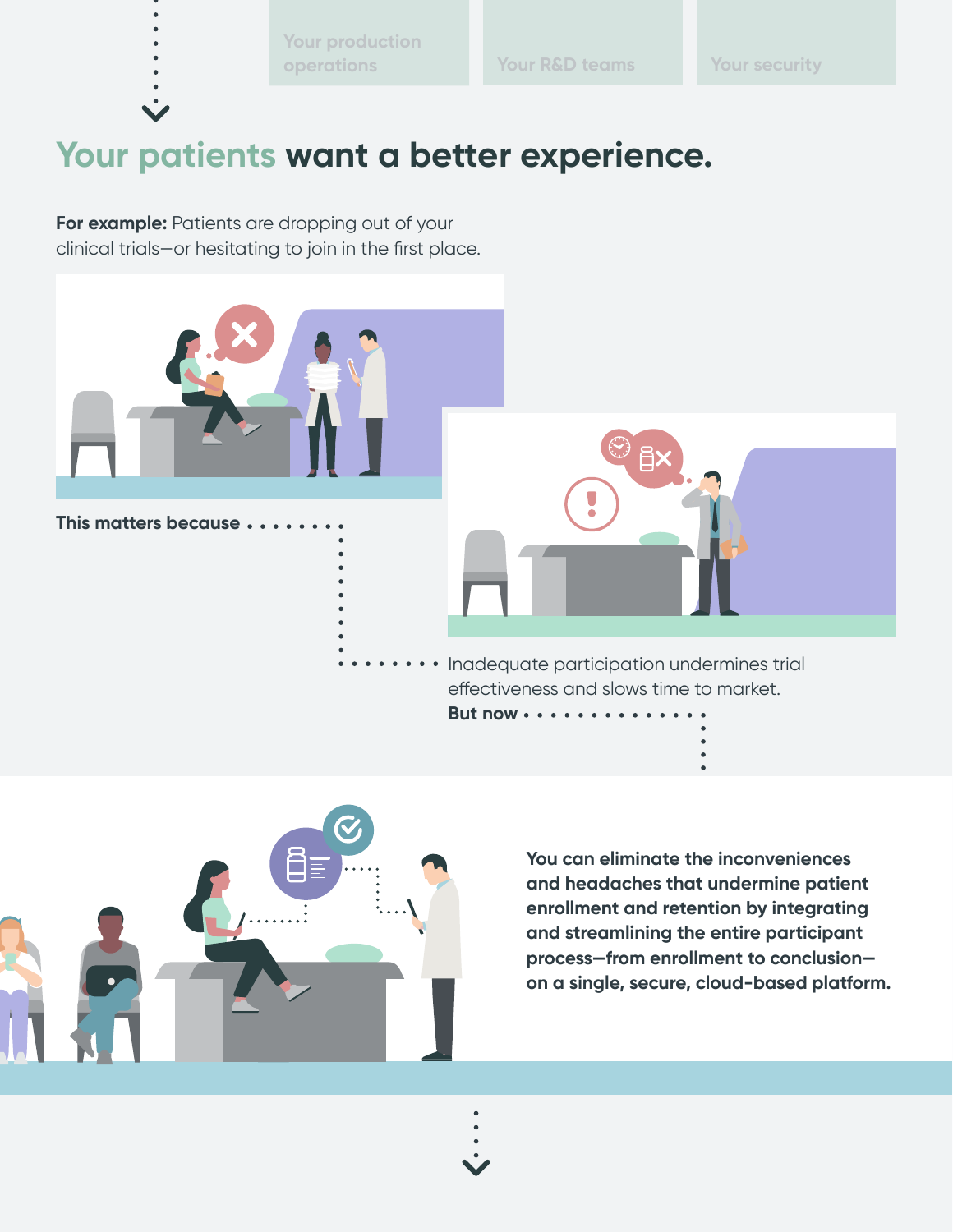## <span id="page-2-0"></span>**Your operations need to reduce downtime.**

**For example:** Outmoded systems and legacy processes are causing too many maintenance issues, delays, and shutdowns on the factory floor.





Downtime impacts your bottom line, jeopardizes quality, and undercuts your ability to compete in a tight market. **But now** 



**By integrating your operations on a single platform, you gain global transparency into equipment and software at all your locations, so you can detect problems before they arise and take action quickly and effectively.**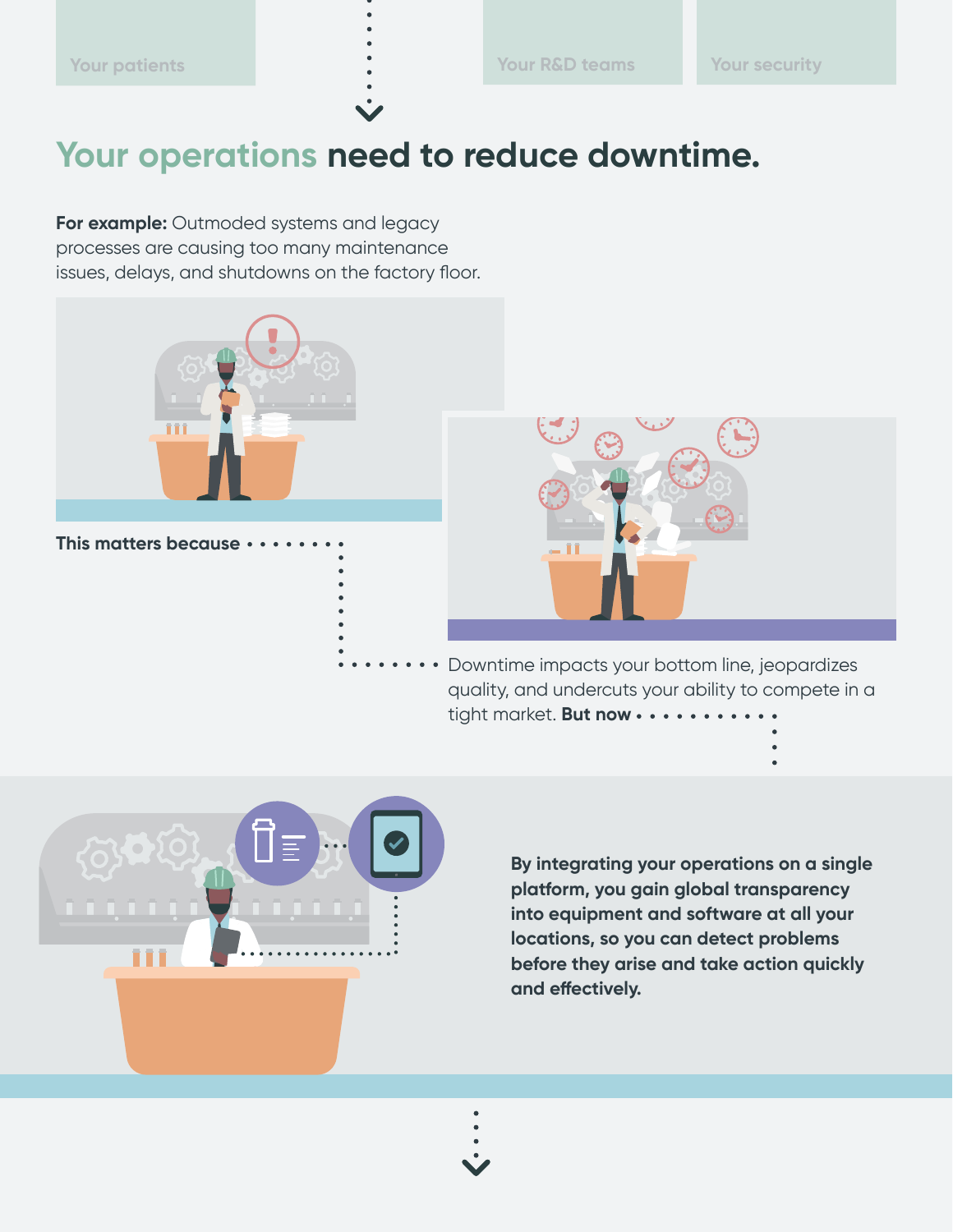<span id="page-3-0"></span>**[Your production](#page-2-0)  [Your patients](#page-1-0) operations [Your security](#page-4-0)**

### **Your R&D teams want a faster time to market.**

**For example:** Information is siloed in different wings of your R&D organization.



**This matters because**



• Research teams are not benefitting from each other's knowledge, and even centralized teams have limited ability to aggregate and derive insight from all the data being generated. **But now**



**You can speed the flow of information throughout your organization with development workflows that automate the aggregation of data and the generation of insights. And then make it all available—securely on a single dashboard.**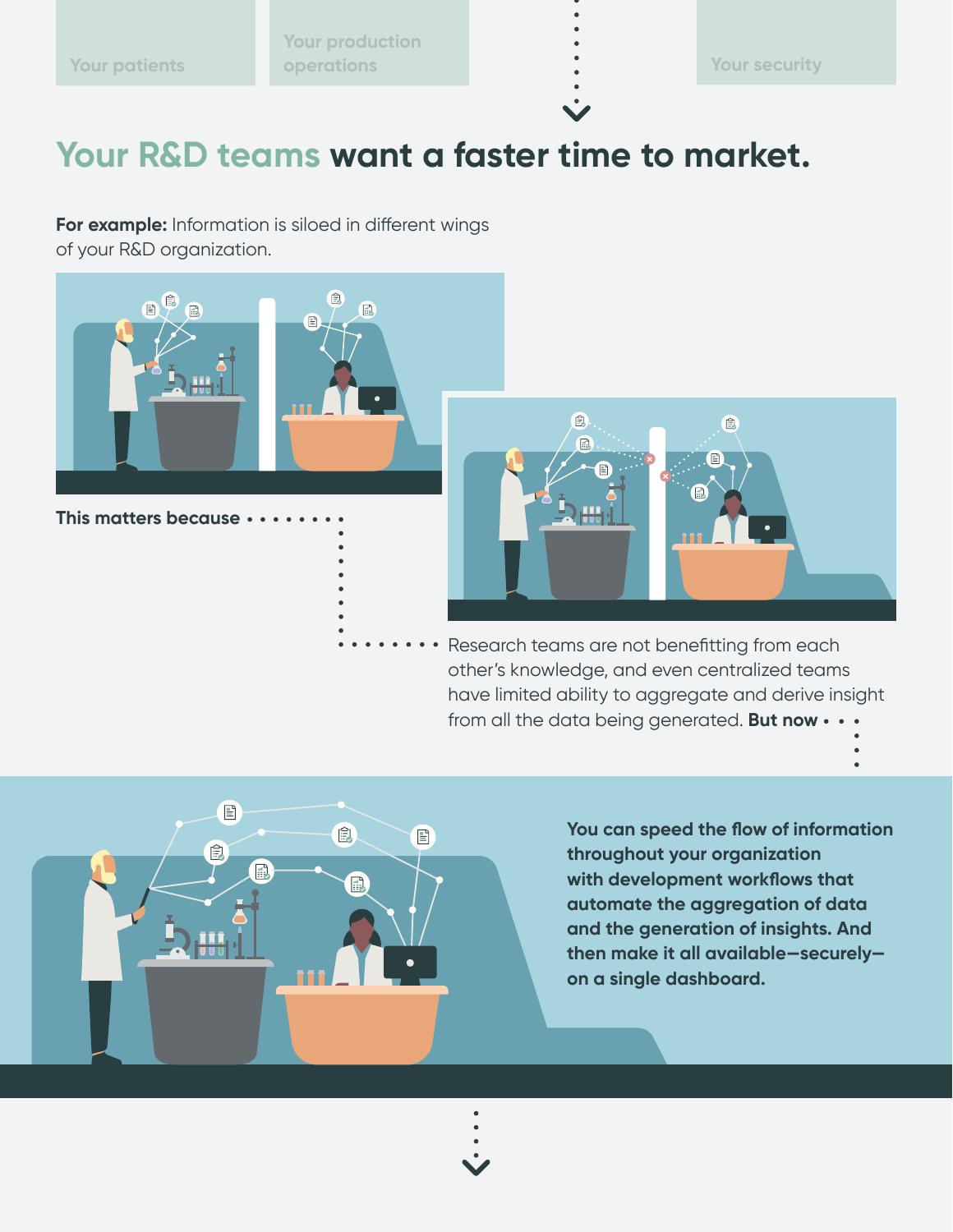<span id="page-4-0"></span>**[Your production](#page-2-0)  [Your patients](#page-1-0) operations [Your R&D teams](#page-3-0)** 

# **Your security and compliance needs to be stronger.**

**For example:** You still use manual processes to keep track of issues and complaints that arise over your products.



**This matters because**



You may be slow to detect problems or to conduct recalls. You may also heighten your exposure to compliance penalties and liability. **But now**



**Integrated, centralized management of all letters, consents, complaints etc. makes you audit-ready, and helps you to detect and address issues faster and more effectively.**